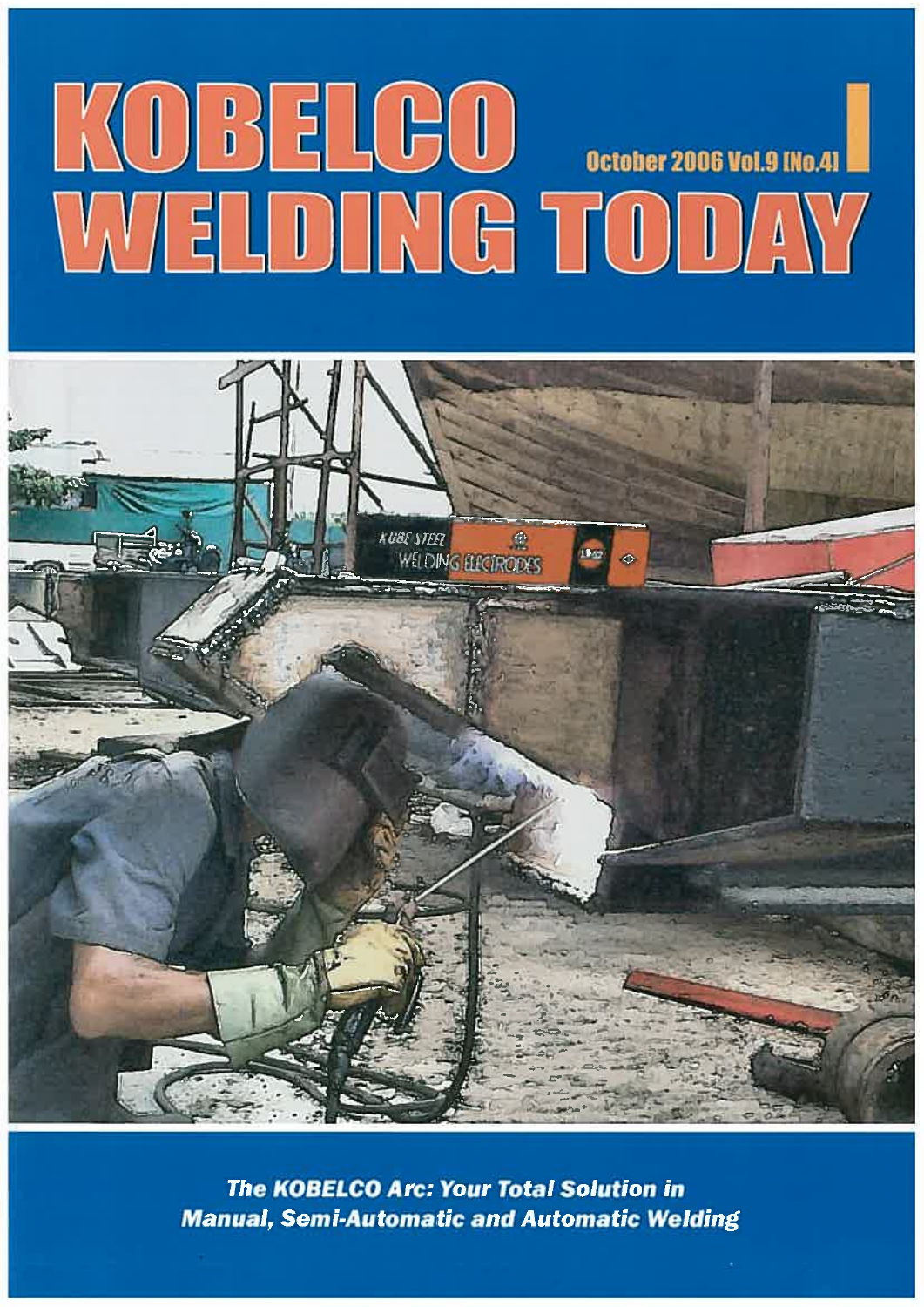

## **The Best for SAW of Thin Steels**

 $-50 / 05 - 36$ 

# **A More Versatile SAW Flux/Wire**

 $G - 60 / U S - 36$ 

G-50 is a fused flux for submerged arc welding (SAW) that is classified as AWS A5.17 F7A2- EH14 in combination with US-36. US-36 is a SAW solid wire of the high manganese type, which is classified as AWS A5.17 EH14. This flux and wire combination offers excellent performance at high travel speeds in sheet metals of mild and 490- MPa high tensile strength steel. Specifically, 2-mm thick steel can be welded at 300 cm/min.

On the other hand, G-60, a fused flux for SAW with the same AWS classification as G-50, is a better choice for thin and medium-thick steels when used in combination with US-36. G-60 offers stronger porosity resistance against rust, metal scales, oil, and other contaminants that adhere on the welding surfaces. G-60's low amount of flux consumed to obtain a unit amount of deposited metal also gives it an economical advantage over G-50.

G-50 / US-36 offers a glossy bead appearance (Figure 1) and smooth (hence large flank angle) weld toes (Figure 2) in sheet metal welds.



Figure 1: Bead appearance of G-50 / US-36 in a double-side single-pass weld (6-mm thick mild steel base metal; I-butt joint; 4-mmØ wire; 450A-33V-650 mm/min for 1st pass; 550A-33V-700 mm/min for 2nd pass).



Figure 2: Macroscopic profiles of G-50 / US-36 in a doubleside single-pass weld (6-mm thick mild steel base metal; Ibutt joint; 4-mmØ wire; 450A-33V-650 mm/min for 1st pass; 550A-33V-700 mm/min for 2nd pass).

G-60 / US-36 is suitable for welding thicker steels due to deeper joint penetration. Figures 3 and 4 show typical macroscopic structure of the welds made by using 12- and 20-mm thick base metals with the groove preparation shown in the figure, respectively.



Figure 3: Macroscopic profiles of G-60 / US-36 in a doubleside single-pass weld (12-mm thick mild steel base metal; Ibutt joint; 4.8-mmØ wire; 700A-36V-550 mm/min. for 1st pass; 800A-38V-550 mm/min. for 2nd pass).



Figure 4: Macroscopic profiles of G-60 / US-36 in a doubleside single-pass weld (20-mm thick mild steel base metal; Double-V joint; 4.8-mmØ wire; 750A-33V-400 mm/min. for 1st pass; 900A-38V-350 mm/min. for 2nd pass).

Table 1 shows typical chemical and mechanical properties of G-50 / US-36 and G-60 / US-36 weld metals as per AWS A5.17.

Table 1: Typical chemical and mechanical properties of G-50 / US-36 and G-60 / US-36 weld metals as per AWS A5.17.

| <b>Flux</b> | $C\%$               | Si%                | Mn%           | $P\%$             | $S\%$       |
|-------------|---------------------|--------------------|---------------|-------------------|-------------|
| $G-50$      | 0.12                | 0.20               | 1.36          | 0.013             | 0.013       |
| $G-60$      | 0.10                | 0.27               | 1.34          | 0.016             | 0.015       |
| Flux        | $0.2\%$ OS<br>(MPa) | <b>TS</b><br>(MPa) | EI<br>$(\% )$ | $2vE-29°C$<br>(J) | <b>PWHT</b> |
| $G-50$      | 440                 | 540                | 29            | 40                | AW          |
| $G-60$      | 460                 | 560                | 27            | 40                | AW          |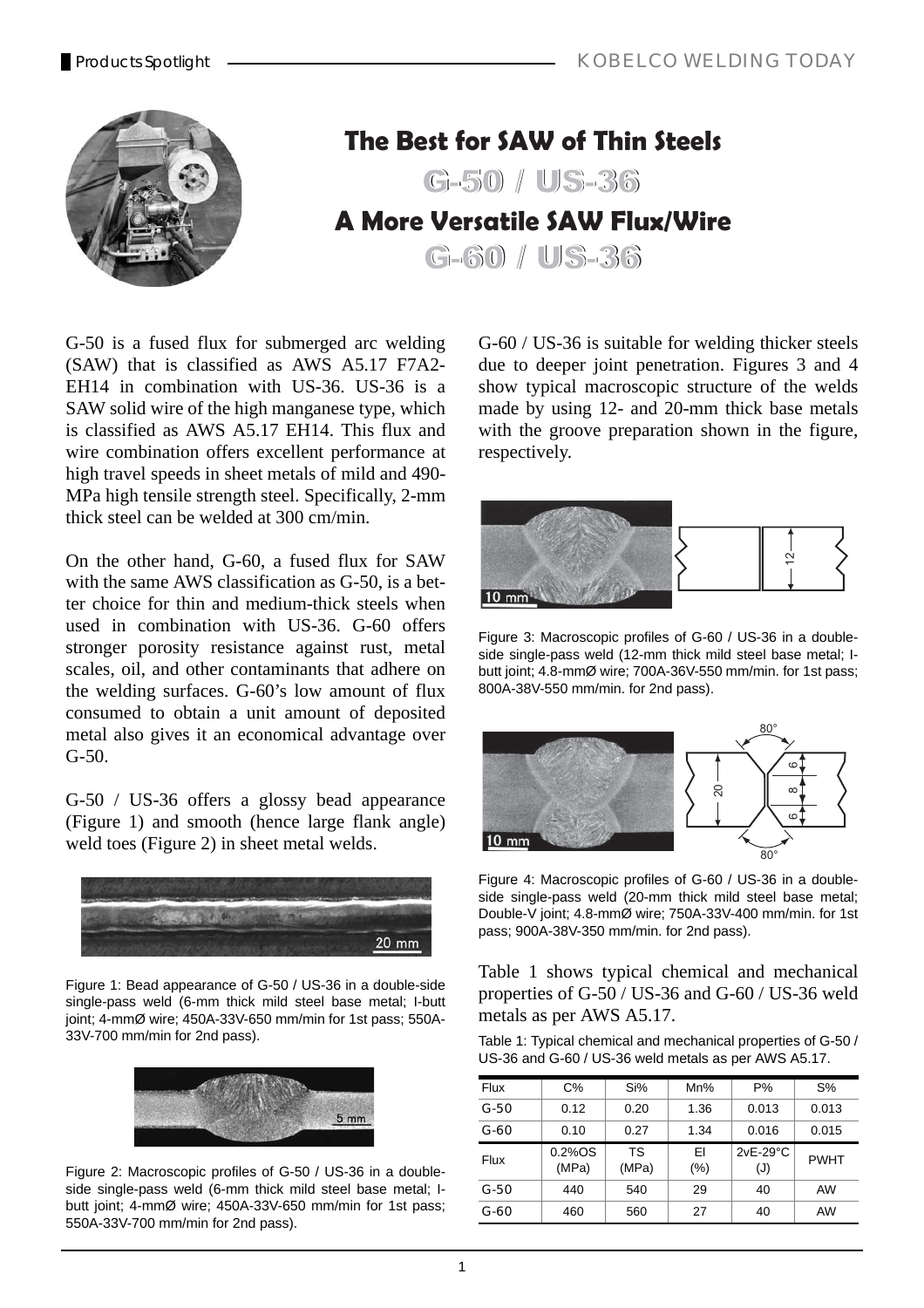

Masakazu Tojo General Manager International Operations Dept. Welding Company Kobe Steel, Ltd.

### Evolution: The life of Nature, Science, and KOBELCO

I like this season, autumn, best in Japan. In autumn, mountains, woods, and streets become colorful as the leaves of many trees change from green to red or yellow, while some trees stay green throughout the year. It is so beautiful that a lot of people go out specifically for viewing the autumn colors. The fact there are four distinct seasons in Japan is one of my favorite things. But in cold winter, I sometimes want to escape from Japan to lands of everlasting summer like Hawaii or Bali.

In August, The International Astronomical Union dramatically altered the status of a planet under historic, new astronomical guidelines. Pluto, the ninth planet

since 1930, got the boot because it does not fit the new definition that says a planet must not only orbit the sun and be large enough to assume a nearly round shape but must "clear the neighborhood around its orbit." The Union has disqualified Pluto whose oblong orbit overlaps Neptune's, downsizing the solar system to eight planets from the traditional nine. This is very surprising for me because Pluto has been a very familial planet for a long time. Although we have to accept that we have now eight planets instead of nine, Pluto is there even after it lost its status as a planet. "Science is an evolving subject and always will be," somebody said.

We, KOBELCO, will evolve our products, and we will never stop evolving the quality of our products, production system, sales system, and system for technical support.



Toshiyuki Okuzumi General Manager International Operations Dept. Welding Company Kobe Steel, Ltd.

### Hope Long Lust Steady Economic Growth

This summer was very hot. On one of the hot days, I went to an exhibition of dinosaurs from around the world. Ever since I had seen the movie Jurassic Park, I have wanted to see real dinosaurs, or, rather their skeletons. The most impressive one in the exhibition was the real skeleton of a giant dinosaur that overwhelmed me by its length of 22 m. It is believed that this giant dinosaur was only 45 cm in length immediately after hatching but grew to 21 m or even bigger in 10 years. It ate as much as 500 kg of food a day and it could live more than 100 years. This tremendous speed of growth of 2 m in a year brings up in my mind the image of China's rapid economic growth.

Today, it seems to me that China is not only symbol of rapid growth with its brisk business in energy development and shipbuilding, for there is simultaneous economic expansion in every country and in most industrial fields in the world. Just as a giant dinosaur had a long life, may this global economic expansion continue stably for a long time!

There is just one similarity between a giant dinosaur and small human beings. The walking speed of a giant dinosaur was only about 4.5 km per hour! When I found this out, I had a sort friendly feeling toward a giant dinosaur. Let me suggest that you, too, visit the exhibition. You may find out some other new things.





D<sub>1</sub> SAW Flux and Wire: SAW Flux and Wire G-50/US-36, G-60/US-36



P3-7 Varieties of electrode coverings

**D<sub>8</sub>** Passing the baton of KWS top management from Mr. S. Kanehira to Mr. Y. Takayama

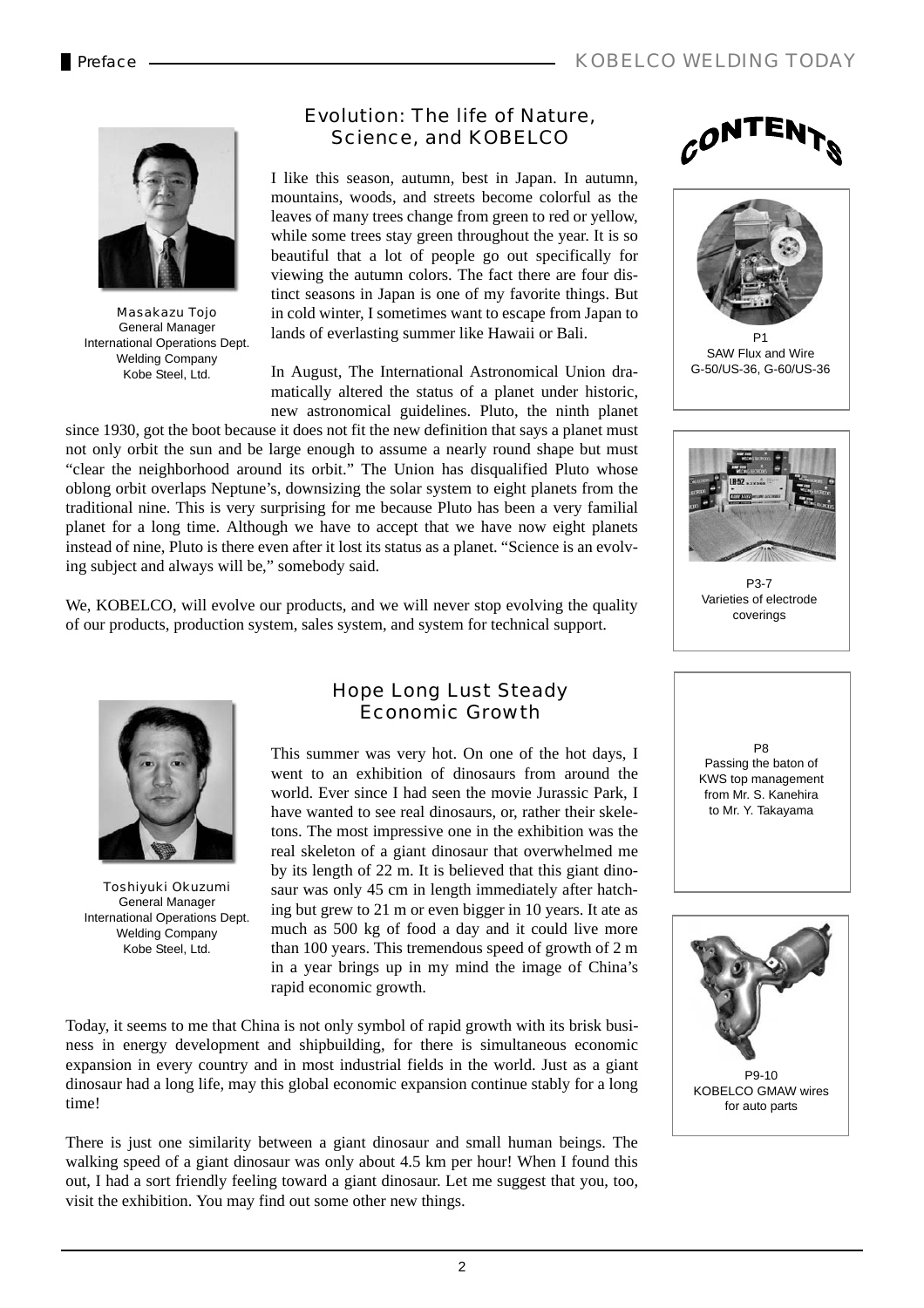# **5MAW ELECTRODE COVERINGS** - Varieties and Functions -



### Varieties and Classifications of Covered Electrodes

Covered electrodes for shielded metal arc welding consist of a core rod coated with a covering (flux) as shown in Figure 1.



Figure 1: The structure of covered electrodes consisting of a core rod and covering flux.

A wide variety of covered electrodes are available in the world's markets. They are usually designed to suit a particular application: mild steel, high tensile strength steel, atmospheric corrosion-resistant steel, low-temperature steel, heat-resistant lowalloy steel, stainless steel, nickel and nickel alloy, copper and copper alloy, cast iron, and hardfacing. KOBELCO, for instance, produces and supplies around 130 types of covered electrodes for overseas markets to respond to the variety of customer requirements and applications.

The core rods are made of a variety of steels and alloys: mild steel, low-alloy steel, high-alloy steel (incl. stainless steel), nickel/nickel alloy, copper/ copper alloy, and cast iron, and are coated with a variety of coverings according to the intended application. Covered electrodes are typically classified by the type of the covering for mild steel electrodes, by tensile strength for high tensile strength electrodes, and by chemical composition for low-alloy steel, stainless steel, nickel/nickel alloy, copper/copper alloy, and cast iron electrodes. Table 1 shows how mild steel electrodes are classified in accordance with JIS Z 3211-2000 (Covered Electrodes for Mild Steel). This JIS standard

resembles the AWS Specification A5.1-2004 (Carbon Steel Electrodes for Shielded Metal Arc Welding) in that mild steel covered electrodes are classified according to the type of coverings, but differs in that this AWS specification includes 490- MPa high tensile strength electrodes (Table 2).

Table 1: Classification of mild steel covered electrodes (Extracted from JIS Z 3211-2000)

| Classifi-<br>cation | Type of coverings             | Applicable<br>welding<br>positions | Applicable electric<br>polarities |
|---------------------|-------------------------------|------------------------------------|-----------------------------------|
| D4301               | Ilmenite                      | F. V. O. H                         | AC, DCEP, DCEN                    |
| D4303               | Lime titania                  | F. V. O. H                         | AC, DCEP, DCEN                    |
| D4311               | High cellulose                | F. V. O. H                         | AC, DCEP, DCEN                    |
| D4313               | High titania oxide            | F. V. O. H                         | <b>AC or DCEN</b>                 |
| D4316               | Low hydrogen                  | F. V. O. H                         | AC or DCEP                        |
| D4324               | Iron powder, titania<br>oxide | F. H                               | AC, DCEP, DCEN                    |
| D4326               | Iron powder, low<br>hydrogen  | F, H                               | AC or DCEP                        |
| D4327               | Iron powder, iron<br>oxide    | F<br>н                             | AC, DCEP, DCEN<br>AC, DCEN        |
| D4340               | Other coverings               | F, V, O, H, or<br>any position     | AC, DCEP, DCEN                    |

Table 2: Classification of carbon steel covered electrodes (Extracted from AWS A5.1-2004)

| Classifi-<br>cation | Type of coverings                         | Applicable<br>welding positions | Applicable electric<br>polarities |
|---------------------|-------------------------------------------|---------------------------------|-----------------------------------|
| E6010               | High cellulose<br>sodium                  | F, V, OH, H-fillet              | <b>DCEP</b>                       |
| E6013               | High titania<br>potassium                 | F, V, OH, H-fillet              | AC, DCEP, DCEN                    |
| E6019               | Iron oxide, titania                       | F, V, OH, H-fillet              | AC, DCEP, DCEN                    |
| E6027               | High iron oxide,<br>iron powder           | H-fillet<br>F                   | AC, DCEN<br>AC, DCEP, DCEN        |
| E7016               | Low hydrogen<br>potassium                 | F, V, OH, H-fillet              | AC, DCEP                          |
| E7018               | Low hydrogen<br>potassium, iron<br>powder | F, V, OH, H-fillet              | AC, DCEP                          |
| E7024               | Iron powder,<br>titania                   | H-fillet. F                     | AC. DCEP. DCEN                    |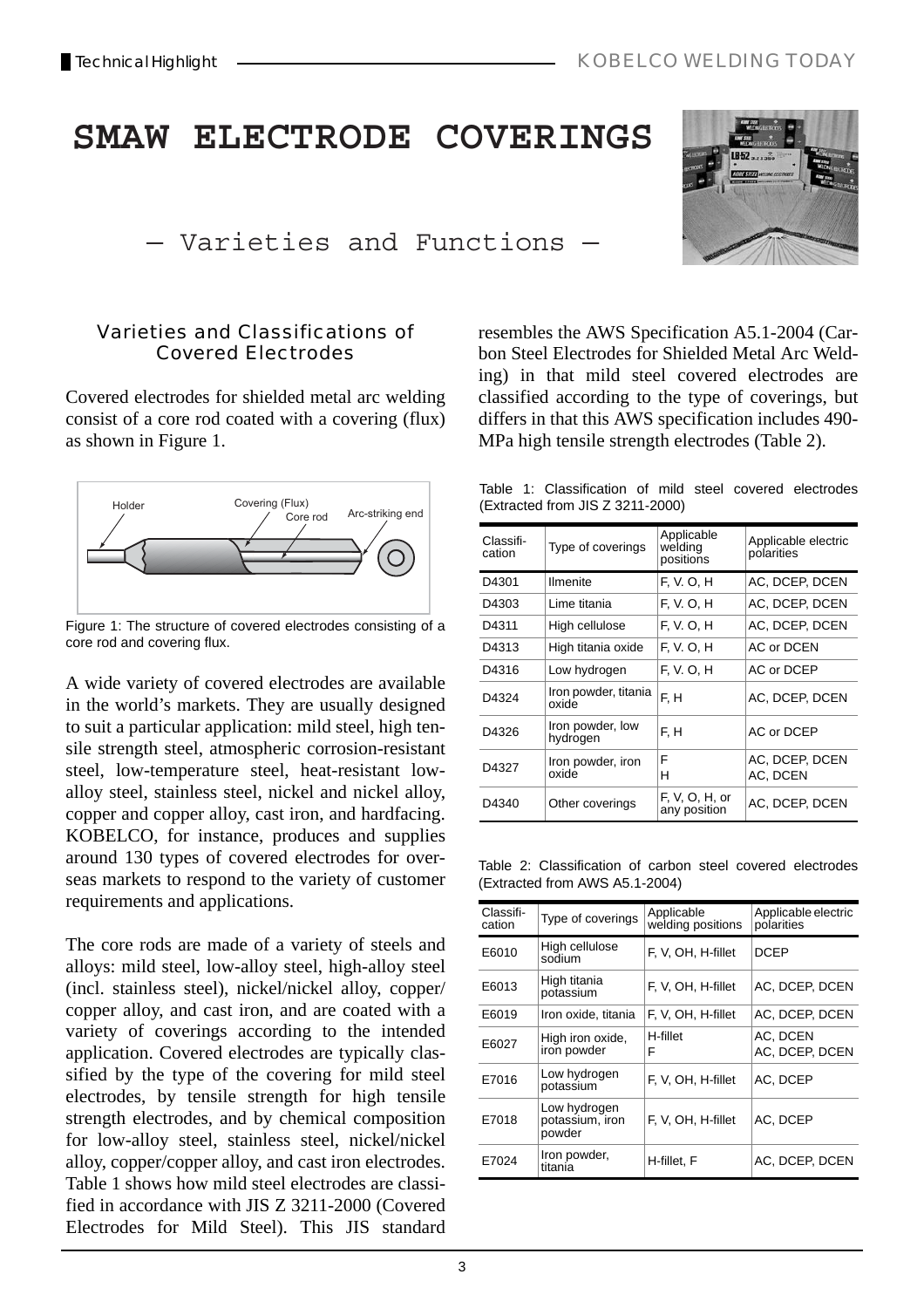### Varieties and Functions of Electrode Covering Ingredients

The flux covering of an electrode is an essential part of the technology. If electrode's core rod were used in manual arc welding without a covering, an arc would not generate smoothly and, even if it did, it would be interrupted frequently. Consequently, the molten metal could not be continuously deposited on the base metal, and the resulting deposited metal would contain much porosity caused by nitrogen and oxygen in the air. Thus, the main functions of electrode coverings are as follows:

- (1) to make a stable, concentrated arc
- (2) to shield the arc and weld pool with such generated gases as  $CO$ ,  $CO<sub>2</sub>$ ,  $H<sub>2</sub>$ , and  $H<sub>2</sub>O$
- (3) to produce slag to cover the weld metal, thereby obtaining a smooth weld bead geometry and preventing sudden cooling of the weld metal
- (4) to refine the weld metal by reducing oxygen, nitrogen, sulfur, and phosphorous
- (5) to add alloying elements into the weld metal
- (6) to add iron powder, which proves higher deposition rates
- (7) to provide electrical insulation

Approximately 100 different kings of powdered raw materials can be used for electrode coverings, including oxides, carbonates, silicates, organic substances, fluorides, and iron alloys. The covering is therefore a mixture of raw materials, combined at specified ratios. The most frequently used powdered raw materials and their functions are listed in Table 3.

Mild steel covered electrodes (except for the low hydrogen type electrode) are identified by the main ingredient in the covering — e.g. D4301 (an ilmenite type) is high in ilmenite, whereas the main ingredient in D4313 (a high titania type) is rutile (titania) — as shown in Table 4. Low hydrogen electrodes are identified as such because the covering contains a lesser amount of water and organic substances such as starch and cellulose, which in turn allows the resulting weld metal to contain lower hydrogen.

| Flux<br>ingredient    | Typical<br>component                    | Primary function                                              | Secondary<br>function                              |
|-----------------------|-----------------------------------------|---------------------------------------------------------------|----------------------------------------------------|
| Cellulose             | $(C_6H_{10}O_5)_n$                      | Gas generation                                                | • Deoxidation,<br>• Strengthening<br>of coverings  |
| Clay                  | $SiO2$ , Al <sub>2</sub> O <sub>3</sub> | Slag formation                                                |                                                    |
| Talc                  | $SiO2$ , MgO                            | Slag formation                                                |                                                    |
| Titanium<br>oxide     | TiO <sub>2</sub>                        | • Arc stability<br>• Slag formation                           |                                                    |
| <b>Ilmenite</b>       | FeO,<br>$Fe2O3$ , TiO <sub>2</sub>      | • Slag formation                                              | • Arc stability                                    |
| Iron oxide            | FeO, $Fe2O3$                            | • Slag formation<br>• Oxidation                               | Arc stability                                      |
| Lime<br>carbonate     | CaCO <sub>3</sub>                       | • Gas generation                                              | • Oxidation<br>• Arc stability<br>• Slag formation |
| Ferro-<br>manganese   | Fe-Mn                                   | • Alloying<br>· Deoxidation                                   | • Slag formation                                   |
| Manganese<br>dioxide  | MnO <sub>2</sub>                        | • Oxidation                                                   | • Slag formation                                   |
| Silica sand           | SiO <sub>2</sub>                        | Slag formation                                                |                                                    |
| Potassium<br>silicate | $K2O$ , SiO <sub>2</sub>                | • Binding of coverings<br>• Arc stability<br>• Slag formation |                                                    |
| Sodium<br>silicate    | Na <sub>2</sub> O, SiO <sub>2</sub>     | • Binding of coverings<br>• Arc stability<br>• Slag formation |                                                    |

Table 4: Typical proportions of ingredients in coverings

| Classification       | D4301    | D4303        | D4313                  |
|----------------------|----------|--------------|------------------------|
| Type of covering     | Ilmenite | Lime titania | High titanium<br>oxide |
| Ilmenite             | 35       |              |                        |
| Lime carbonate       | 6        |              | 4                      |
| Med-C ferromanganese | 15       |              | 13                     |
| Manganese dioxide    | 5        |              |                        |
| Silica sand          | 10       | 10           |                        |
| Potash feldspar      | 16       |              |                        |
| Starch               | 5        | 4            | $\overline{2}$         |
| Talc                 | 8        |              | 12                     |
| Rutile               |          | 34           | 45                     |
| Dolomite             |          | 32           |                        |
| Feldspar             |          | 10           | 20                     |
| Mica                 |          | 6            |                        |
| Ferromanganes        |          | 10           |                        |
| Cellulose            |          |              | 5                      |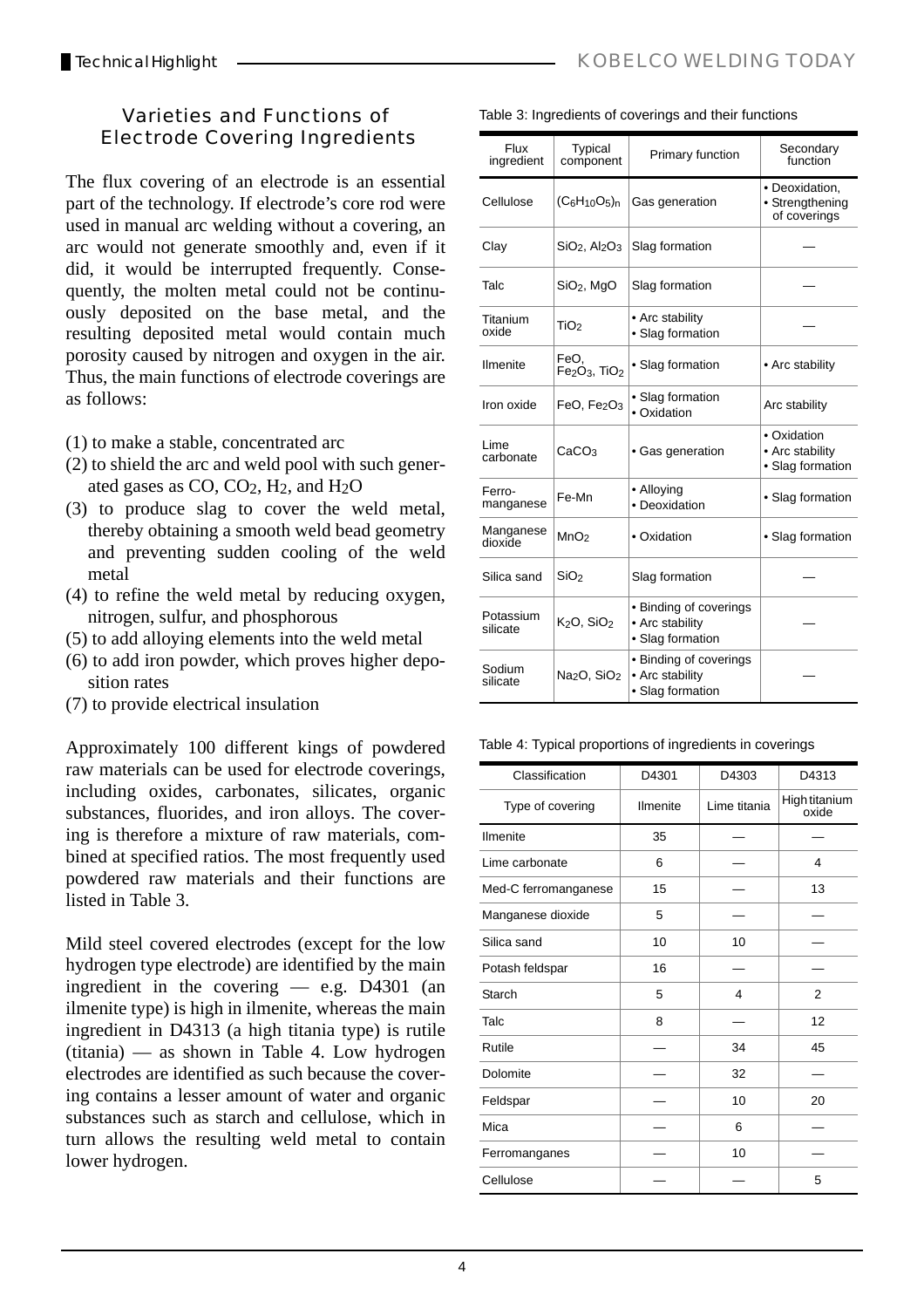| Classification       | D4316           | D4324                            | D4327                     |
|----------------------|-----------------|----------------------------------|---------------------------|
| Type of covering     | Low<br>hydrogen | Iron power,<br>titanium<br>oxide | Iron power,<br>iron oxide |
| Lime carbonate       | 50              | $\overline{2}$                   |                           |
| Fluorite             | 20              |                                  |                           |
| Ferrosilicon         | 10              |                                  |                           |
| Med-C ferromanganese | 2               |                                  | 16                        |
| Iron powder          | 10              | 60                               | 50                        |
| Mica                 | $\overline{7}$  | 10                               |                           |
| Rutile               |                 | 17                               |                           |
| Silica sand          |                 | $\overline{4}$                   | 20                        |
| Ferromanganese       |                 | 8                                |                           |
| <b>Starch</b>        |                 | 3                                |                           |
| Cellulose            |                 |                                  | 3                         |
| Talc                 |                 |                                  | 10                        |
| Potash feldspar      |                 |                                  | 10                        |
| Iron ore             |                 |                                  | 30                        |

Table 4 (cont.): Typical proportions of ingredients in coverings

### Coverings Determine the Performance of Electrodes

The following paragraphs describe the features and intended use of the major covered electrodes in each AWS classification, even though brands with the same classification may exhibit different characteristics due to the particular designs of the electrode coverings.

E6010 electrodes: These are characterized by a deeply penetrating, forceful, spray-type arc and readily removable, thin, friable slag. The coverings are high in cellulose, usually exceeding 30% by weight. These electrodes are recommended for all welding positions, particularly with multiple pass applications in the vertical and overhead welding positions. They frequently are selected for joining pipe and generally are capable of welding in the vertical-down position.

E6013 electrodes: Their flux covering makes slag removal easy and allows smooth arc transfer. This permits satisfactory operation with lower open-circuit AC voltage. The arc action tends to be quieter and the bead surface smoother with a fine ripple. The coverings are high in rutile. These electrodes are designed specifically for light sheet metal work, providing a low penetration arc. Some brands are recommended for sheet metal applications where their ability to weld satisfactorily in the vertical welding position with downward progression is an advantage. A low-fume electrode of this type is available (ZERODE-44), which emits about 30% less fumes than conventional ones.

E6019 electrodes: This type of electrode was originally developed around 1940 by using raw materials available in Japan. About one-third of the weight of the coating flux consists of ilmenite ores. These electrodes, with a fluid slag system, offer deep penetration due to a strong, spray arc and good usability in all positions. In addition, they provide good X-ray soundness, superior mechanical properties, and excellent crack resistibility. These electrodes are suitable for multi-pass welding of up to 25-mm thick steels. A low-fume electrode of this type is available (ZERODE-1), which emits about 30% less fumes than conventional ones.

E6027 electrodes: Their thick coverings contain a large amount of iron powder and account for about 50% of the weight of the electrode. These electrodes have a spray-type arc and can operate at high travel speeds. Arc penetration is medium and spatter loss is low. They produce a heavy slag that is honeycombed on the underside, friable and easily removed. The welds have a flat to slightly concave weld face with a smooth, fine, even ripple, and good wetting along the sides of the joint. This type of electrode is designed, in particular, for fillet welds with usually a 5- to 10-mm leg length single pass in the flat and horizontal welding positions. These electrodes, therefore, are also known as "fillet welding electrodes." They are used in contact welding in which highly efficient semi-automatic welding techniques such as "gravity" and "autocontact" are applied. When one welding operator uses three sets of the gravity devices, the welding speed can be 1 m a minute. A low-fume electrode of this type is available (ZERODE-27), which emits about 50% less fumes than conventional ones.

E7016 electrodes: These electrodes are also known as "low-hydrogen type electrodes" due to the low amounts of diffusible hydrogen contained in the weld metals. Figure 2 shows a comparison of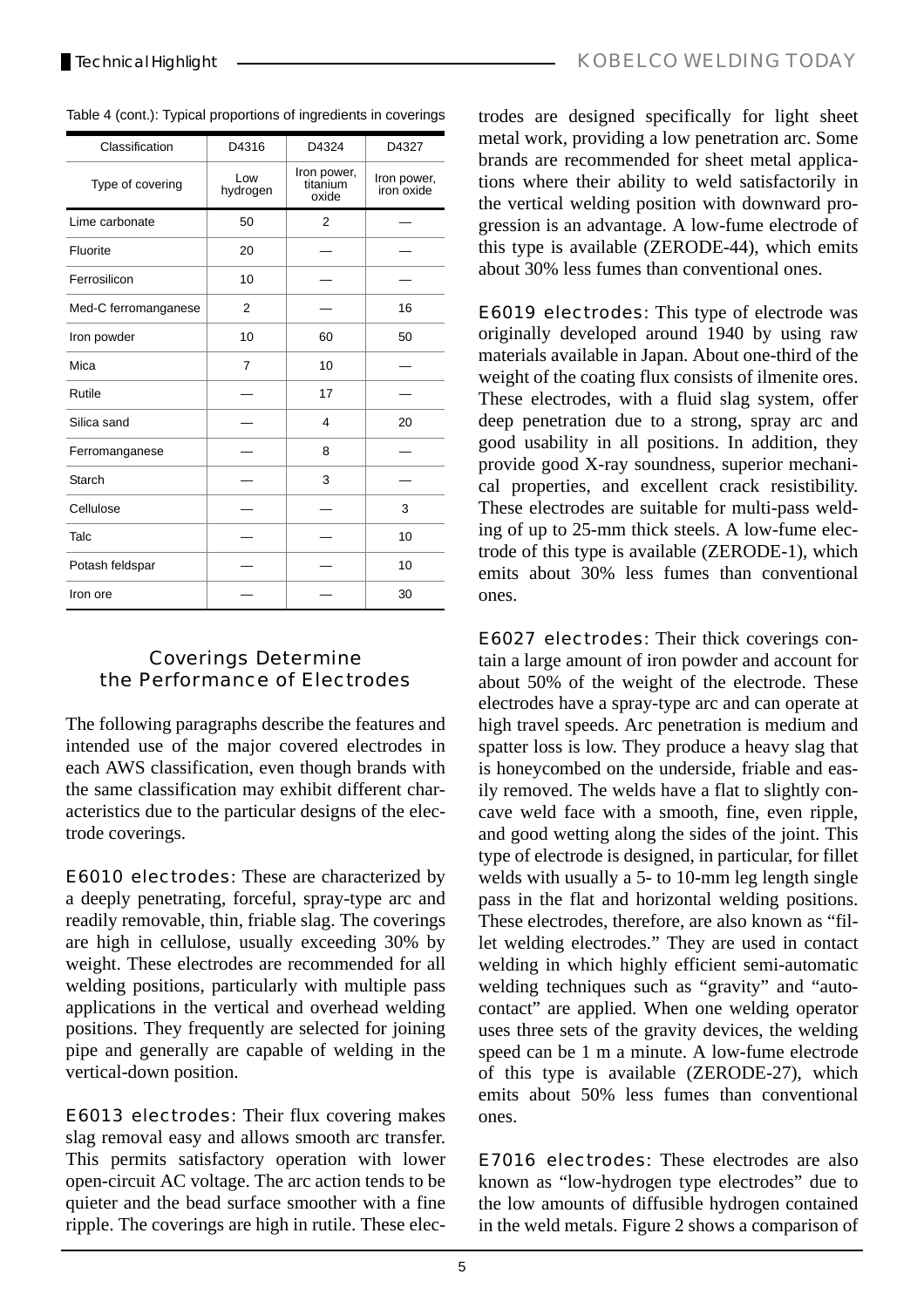the diffusible hydrogen content in the weld metals of several types of covered electrodes. The lowhydrogen type electrodes are made with inorganic coverings that contain minimal moisture. The main raw material employed in the covering of this type of electrode is lime carbonate. The slag, therefore, is chemically basic. The slag is heavy, friable, and easy to remove. The arc is moderately penetrating. The weld face is convex. In addition to their use on mild steel, E7016 electrodes are also used for 490- MPa high strength steel. The low-hydrogen type electrodes are suited for medium to thick base metals due to superior crack resistibility. As is common with all low-hydrogen type electrodes, the back-stepping technique should be used when starting the arc, and a short arc length should be maintained at all times. These techniques are effective in preventing the occurrence of porosity. In E7016 electrodes the "uranami" welding electrode or the one-side welding electrode is available (LB-52U), which is exclusively used for root passes. An electrode that emits about 25% less fumes than conventional ones is available (ZERODE-55).



Figure 2: A comparison of diffusible hydrogen content in weld metals of several different types of covered electrodes (measured by the glycerol displacement method)

E7018 electrodes: The coverings of these electrodes are similar to those of E7016, except for the addition of a relatively high percentage of iron powder and slightly increased thickness. Consequently, the deposition rates of E7018 electrodes are higher, and they can be used at higher travel speeds. In addition, E7018 electrodes offer better usability with DC currents than E7016 electrodes. A smooth, quiet arc, low spatter, and medium arc penetration characterize E7018 electrodes. The fillet welds made in the horizontal and flat welding positions have a slightly convex weld face, with a smooth and finely rippled surface. E7018 electrodes are suitable for medium to thick base metals due to excellent crack resistance.

E7024 electrodes: Their coverings contain large amounts of iron powder in combination with ingredients similar to those used in E6013 electrodes. The coverings are thick, usually amounting to about 50% of the weight of the electrode, which allows higher deposition rates. E7024 electrodes are well suited for making fillet welds in the flat or horizontal positions. A smooth, quiet arc, low spatter, low arc penetration, and excellent slag removal characterize these electrodes. The weld face is slightly convex to flat, with a smooth surface and a fine ripple. They can be used at high travel speeds. Some brands can also be used in gravity and autocontact welding. E7024 is also available in a version (ZERODE-43F) that emits about 30% less fumes than conventional ones.

Table 5 compares major covered electrodes for mild steel in terms of welding performance, mechanical properties, chemical composition, and suitable applications. As regards welding performance, E6013 electrodes offer excellent usability (glossy bead appearance, self-peeling slag removal, less undercut, and low spatter). Excellent weldability and superior crack resistance characterizes E7016 electrodes. E6027 electrodes provide excellent welding efficiency due to superior deposition rates. E6010 electrodes provide excellent welding efficiency due to higher melting rates. With respect to mechanical properties, E7016 electrodes offer higher tensile strength, ductility, and impact value. Higher manganese and silicon in the weld metal characterize E7016 electrodes.

For vertical down welding of steel pipes, E6010 electrodes are suitable due to low amounts of slag. Sheet metal is the typical application for E6013 electrodes due to shallow penetration. E6019 electrodes are most versatile due to good welding performance, good mechanical properties, and a wide range of applications from medium to thick work. For fillet welding, E6027 electrodes are indispensable due to higher efficiency and excellent bead appearance. For welding of heavy thick work, E7016 electrodes are a must due to excellent crack resistance.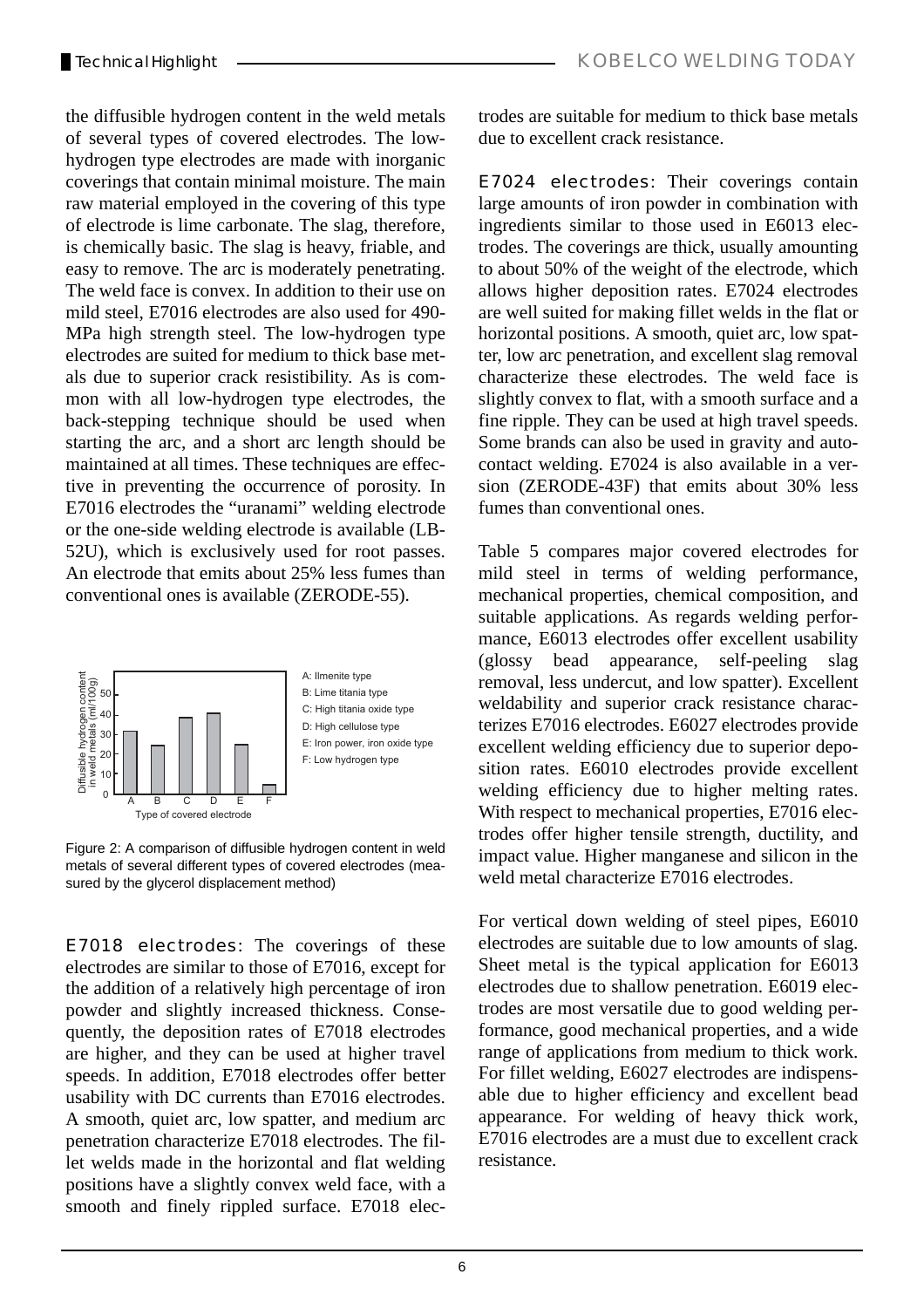| AWS classification                      |                        | E6010                                      | E6013                           | E6019                                        | E6027                                          | E7016                                               |
|-----------------------------------------|------------------------|--------------------------------------------|---------------------------------|----------------------------------------------|------------------------------------------------|-----------------------------------------------------|
| Type of coverings                       |                        | High cellulose                             | High titania<br>potassium       | Iron oxide, titania<br>potassium             | High iron oxide,<br>iron powder                | Low hydrogen<br>potassium                           |
|                                         | Usability              | Fair                                       | Excellent                       | Good                                         | Excellent                                      | Fair                                                |
| Welding<br>performance                  | Weldability            | Fair                                       | Fair                            | Good                                         | Fair                                           | Excellent                                           |
|                                         | Efficiency             | Excellent                                  | Fair                            | Good                                         | Excellent                                      | Fair                                                |
| Mechanical <sup>(1)</sup><br>properties | Yield strength (MPa)   | 420                                        | 450                             | 410                                          | 440                                            | 500                                                 |
|                                         | Tensile strength (MPa) | 490                                        | 510                             | 460                                          | 500                                            | 570                                                 |
|                                         | Elongation (%)         | 27                                         | 25                              | 32                                           | 30                                             | 32                                                  |
|                                         | Impact value (J)       | 82 (0°C)                                   | 60 (0°C)                        | 110 $(0^{\circ}C)$                           | 78 (0°C)                                       | $210(0^{\circ}C)$                                   |
| Chemical (1)<br>composition             | C%                     | 0.12                                       | 0.08                            | 0.10                                         | 0.07                                           | 0.08                                                |
|                                         | Mn%                    | 0.51                                       | 0.37                            | 0.43                                         | 0.69                                           | 0.94                                                |
|                                         | Si%                    | 0.18                                       | 0.30                            | 0.10                                         | 0.41                                           | 0.60                                                |
| Application                             |                        | Vertical down<br>welding of steel<br>pipes | General use for<br>sheet metals | General use for<br>medium to thick<br>steels | Fillet welding of<br>medium to thick<br>steels | General use for<br>medium to heavy-<br>thick steels |

1. Mechanical properties and chemical compositions show typical values of particular brands.

### Moisture Absorption and Redrying

Electrode coverings can absorb moisture in the air unless appropriate protective measures are taken. Moisture absorption rates can vary within the same atmospheric condition depending on the type of coverings. Low hydrogen type covered electrodes pick up moisture more slowly than ilmenite type covered electrodes as shown in Figure 3. This is because the covering of low hydrogen type electrodes contains no organic substance. With the same type of coverings, the moisture absorption rate can vary in relation to the temperature and humidity of the atmosphere as shown in this figure.



Figure 3: A comparison of moisture absorption rates of low hydrogen and ilmenite type covered electrodes.

If a covered electrode has picked up moisture, its welding performance may be degraded; the typical signs of degraded performance are

- (1) a stronger and unstable arc
- (2) increased spatter
- (3) deeper penetration and increased undercut
- (4) irregular slag covering and a rough bead face
- (5) poor slag removal
- (6) cracks in the weld
- (7) blowholes in the weld metal

The adverse effects caused by moisture absorption depend on the type of electrode. In the case of low hydrogen electrodes, small amounts of absorbed moisture should be noted because this type of electrode is commonly used in heavy thick work that tends to cause hydrogen-assisted cracking. Therefore, redrying or conditioning the electrodes is necessary prior to use in order to restore the low hydrogen character. For electrodes that are not low-hydrogen, such as those classified as E6013, E6019, and E6027, redrying before use is needed to restore their usability and X-ray soundness when they pick up excessive moisture.

When redrying covered electrodes, control of the drying temperature and time is important. Excessively high temperatures may cause decomposition of gas generating and deoxidizing ingredients in the coverings, which can lead to blowholes in and degraded mechanical properties of the weld metal. Excessively long redrying times can deteriorate the electrode coverings.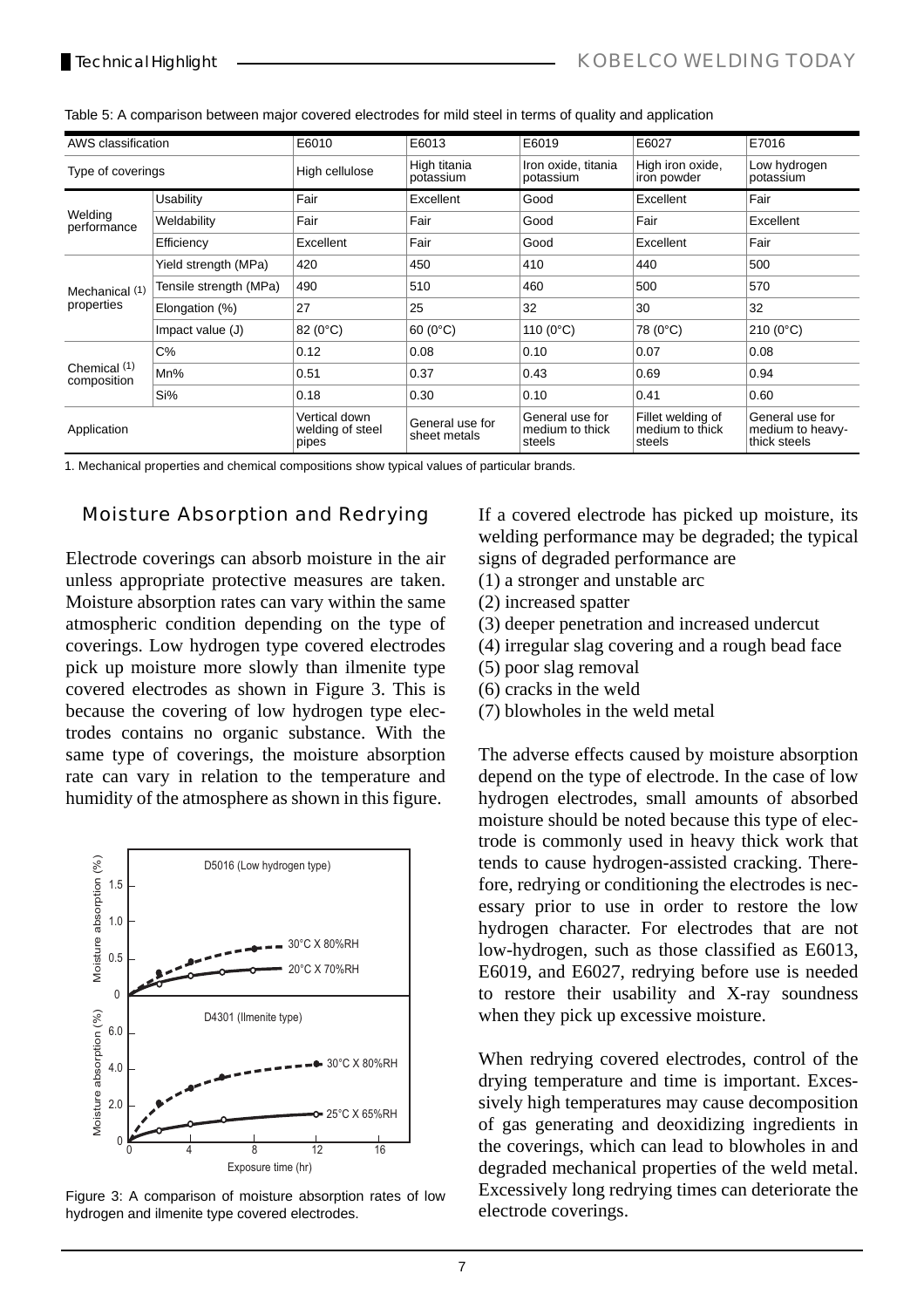### Goodbye and Hello KWS

After seven years at Kobe Welding Singapore (KWS), I came back to the International Operations Dept. in July this year. When I was assigned to KWS, the ASEAN countries were in the midst of a monetary crisis, and KWS was not spared its effect. My business life with KWS, therefore, started in severe circumstances. We had to confront many difficulties; however, by pushing through management reforms and gaining sincere cooperation from the employees, our production volume and sales eventually doubled those of seven years ago.

Back in the International Operations Dept., I am in charge of coordinating the manufacturing at bases in Thailand, Singapore, and Indonesia as well as marketing as the manager of the Asia Pacific-Middle Eastern markets. The sales target in these markets is US \$200 million per year, to be achieved by expanding production and sales of Thai-Kobe Welding (TKW), Kobe MIG Wire Thailand (KMWT), KWS, Intan Pertiwi Industri (INTIWI), and ST Kobe Welding Malaysia (KWM) as well as increasing sales of Kobe Steel's products. I am determined to spare no effort to achieve this target, though I couldn't succeed without your cooperation. I hope you will extend to me as much help as you can.



Seiki Kanehira Deputy General Manager International Operations Dept., Welding Company, Kobe Steel, Ltd.

### Hello from KWS



Yoshiro Takayama Managing Director

I was assigned to KWS in June this year. Soon after coming to Singapore, I heard many Japanese living here invariably say that time elapses quickly in Singapore since there are no four distinct seasons. So, besides doing my best to make my business life pro-Kobe Welding Singapore ductive and fulfilling, I decided to make my private

life more fruitful by taking on some new activities. I became a member of an amateur orchestra, and started practicing golf under a teaching professional. Now that I am scheduled to hit the links soon, I will be fulfilling long-cherished desire. I am also taking lessons in yoga to keep fit.

KWS was established in 1979, and it will celebrate its 30th anniversary in 2009. They say that a company has achieved success if it operates for 30 years. It is my wish to hail the 30th year by maintaining our present good business performance. For the successful management of KWS into the future, I believe in "co-existence and co-prosperity." Though it sounds like a cliche, it is very important. While the astute prowess of former managing directors enabled KWS to develop into a well-established business corporation, we must not forget that the support shown by trading companies, dealers, subcontractors, the Welding Company of Kobe Steel and the KOBELCO group companies in neighboring countries has been essential in creating the present prosperity. Thanks to the firm support shown by them all, KWS can sell its products to shipbuilders, offshore structure fabricators and petrochemical industries in Singapore and Malaysia and has expanded its export territory that now covers Middle East and Korea.

When I was in the International Operations Dept., I was in charge of all of KOBELCO's world markets, which required me to travel 18 countries in all. I wish to use my experience to contribute to building up such strength that KWS can continue to grow steadily in whatever environment develops and step forward toward the next 30 years and pursue a dream of everlasting prosperity together with the KOBELCO group companies.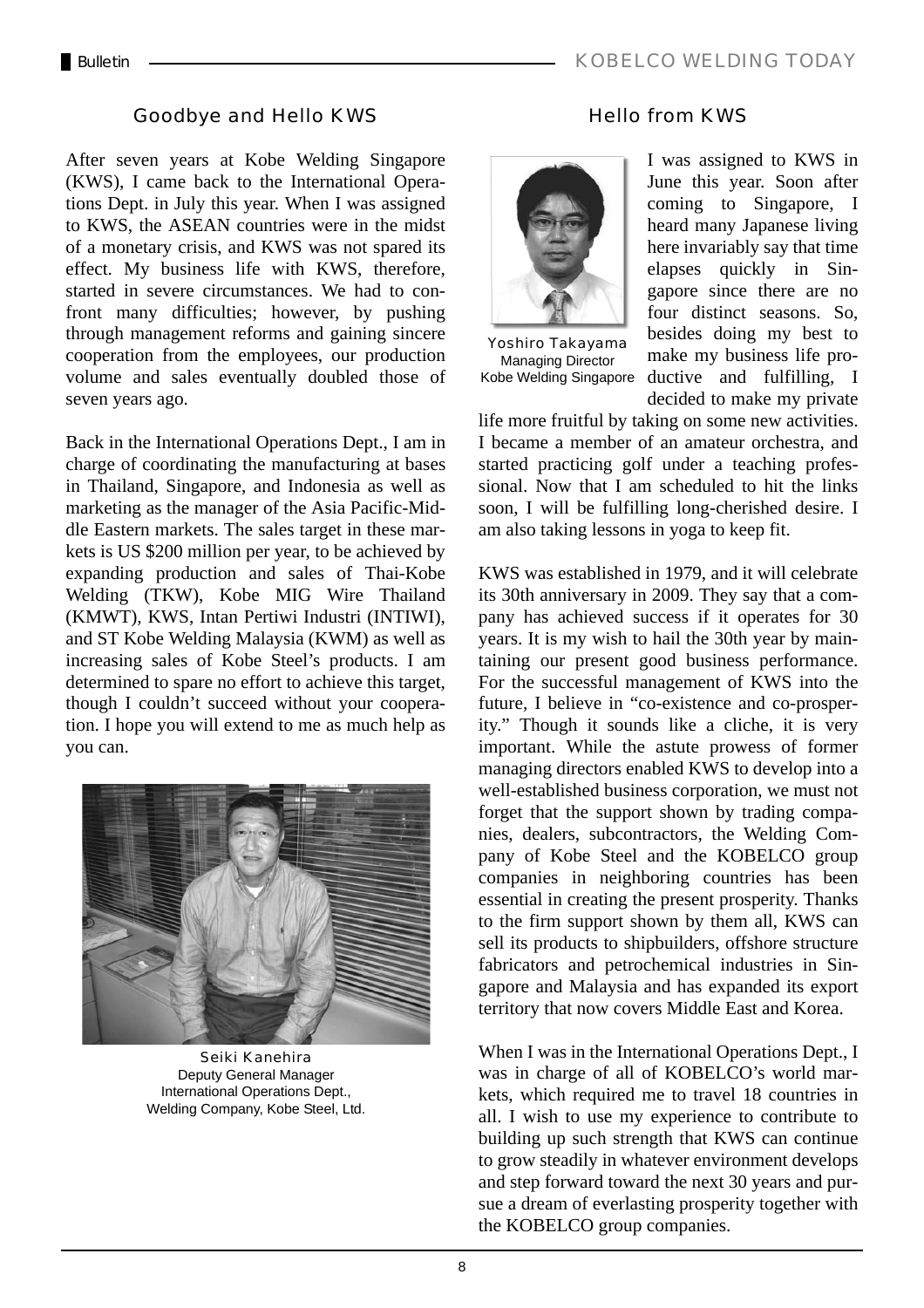# KOBELCO GMAW WIRES FOR AUTO PARTS

KOBELCO GMAW wires satisfy diversified customer requirements: lower spatter, higher travel speeds, higher resistance to burn through in sheet metals, deeper penetration in thicker steels, and better porosity resistance in galvanized steel sheets. The following quick guide suggests the most appropriate wires for particular base metals, shielding gases, and power sources for welding auto parts.

| Name of part <sup>(1)</sup>                                                  | Type of steel (2)<br>(Plate thickness)                          | Welding method                          | Recommended brand (3) Wire diameter                                 |                              |  |
|------------------------------------------------------------------------------|-----------------------------------------------------------------|-----------------------------------------|---------------------------------------------------------------------|------------------------------|--|
| • Frame assembly                                                             | Mild steel and 490-MPa                                          | CO <sub>2</sub>                         | <b>MG-51T</b>                                                       | 1.2-1.6 $mm\%$               |  |
| • Lower and upper arm<br>• Axle beam<br>• Axle housing<br>• Torque converter | high tensile strength<br>steel plate<br>(2.6-4.0 mm thick.)     | MAG, Pulsed MAG                         | <b>MIX-50</b><br><b>MIX-1TS</b>                                     |                              |  |
| • Impact beam                                                                | Mild steel and 490-MPa<br>high tensile strength                 | CO <sub>2</sub>                         | <b>MG-51T</b>                                                       |                              |  |
| • Bumper reinforcement                                                       | steel plate<br>$(1.4 - 2.3$ mm thick.)                          | MAG, Pulsed MAG                         | <b>MIX-50</b><br>MIX-1TS                                            | 1.2 $mm\varnothing$          |  |
|                                                                              | Mild steel and 490-MPa                                          | CO <sub>2</sub>                         | <b>MG-51T</b>                                                       |                              |  |
|                                                                              | high tensile strength<br>steel plate<br>$(1.6 - 2.6$ mm thick.) | MAG, Pulsed MAG                         | <b>MIX-50</b><br>MIX-1TS                                            | 1.2 mm $\varnothing$         |  |
| • Suspension member                                                          | Galvanized steel plate                                          | CO <sub>2</sub>                         | $MG-1Z$                                                             |                              |  |
| (Cross member)                                                               | $(1.6 - 2.6$ mm thick.)                                         | MAG, Pulsed MAG                         | <b>MIX-1TS</b><br>$MIX-1Z$                                          | 1.2 mm $\varnothing$         |  |
|                                                                              | Anti-corrosion steel<br>plate<br>$(1.6 - 2.6$ mm thick.)        | <b>Pulsed MAG</b>                       | <b>MIX-1TS</b>                                                      |                              |  |
| • Instrument panel                                                           | Mild steel and 490-Mpa<br>high tensile strength                 | CO <sub>2</sub>                         | <b>MG-51T</b>                                                       |                              |  |
| reinforcement<br>• Seat frame                                                | steel plate<br>$(0.8-1.6$ mm thick.)                            | <b>MAG</b>                              | <b>MIX-50</b>                                                       | $0.8 - 1.0$ mm $\varnothing$ |  |
| • Body exterior plate<br>• Pillar reinforcement                              | Galvanized steel plate<br>(0.6-1.1 mm thick.)                   | MAG + Variable<br>polarity power source | <b>MIX-50</b>                                                       | $0.6 - 0.9$ mm $\varnothing$ |  |
|                                                                              |                                                                 | <b>MAG</b>                              | MXA-430M (Ferritic)                                                 | 1.2 $mm\varnothing$          |  |
| • Exhaust muffler<br>• Exhaust manifold                                      | Stainless steel plate<br>$(0.8-2.0$ mm thick.)                  | <b>Pulsed MIG</b>                       | MGS-430M (Ferritic)<br>MGS-308 (Austenitic)<br>MGS-309 (Austenitic) | 1.2 $mm\varnothing$          |  |

### A Quick Guide to Gas Metal Arc Welding Wires for Auto Parts

1. Refer to the figure on the right page.

2. For higher tensile strength steel, matching welding wires may be necessary.

3. Other brands may also be suitable depending on the application.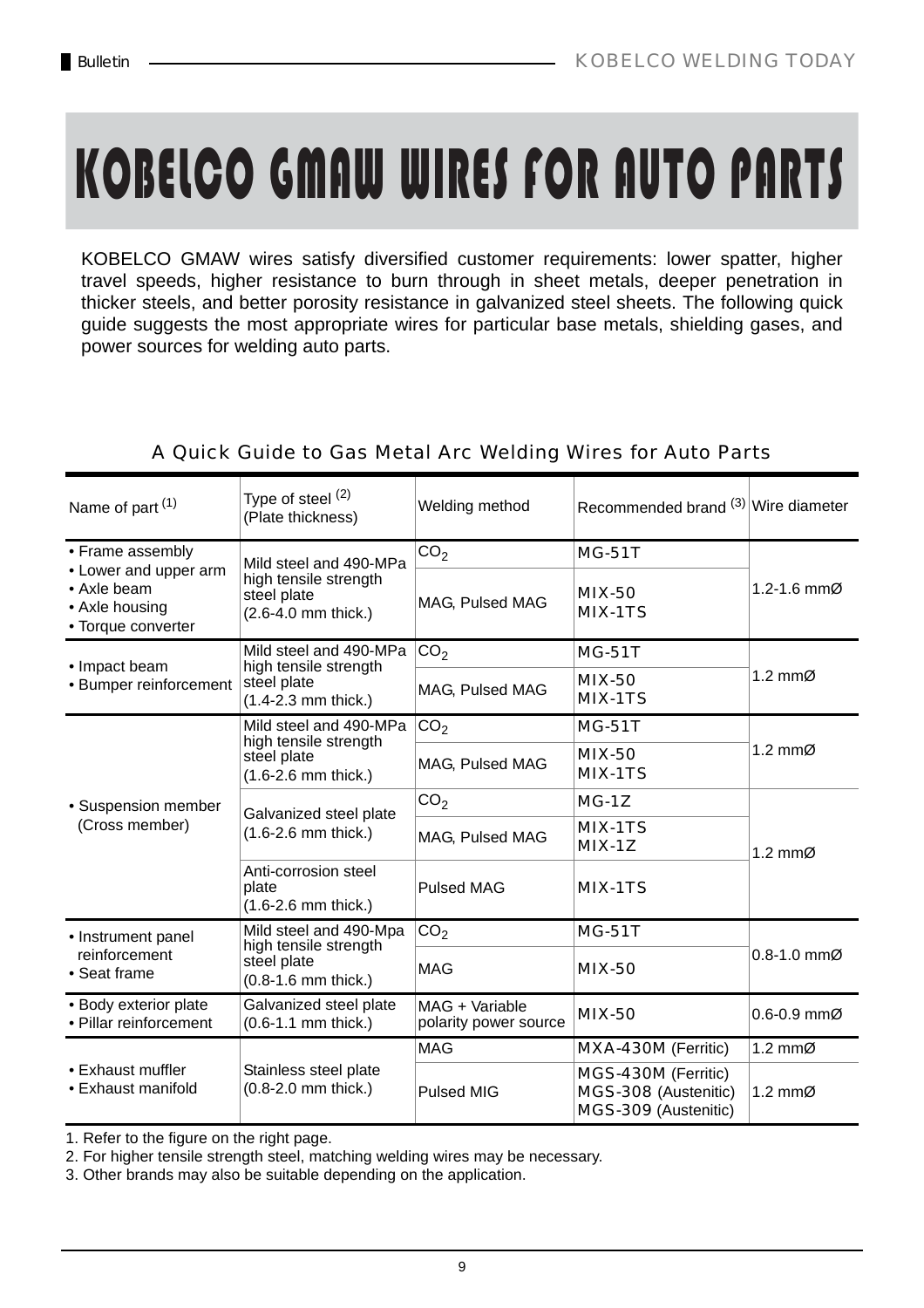

### KOBELCO WELDING TODAY October 2006 Vol. 9 (No. 4)

Publisher: International Operations Dept., Welding Company, Kobe Steel, Ltd. Editor: KOBELCO WELDING TODAY Editorial Staff URL: http/www.kobelco.co.jp E-mail: iod@melts.kobelco.co.jp